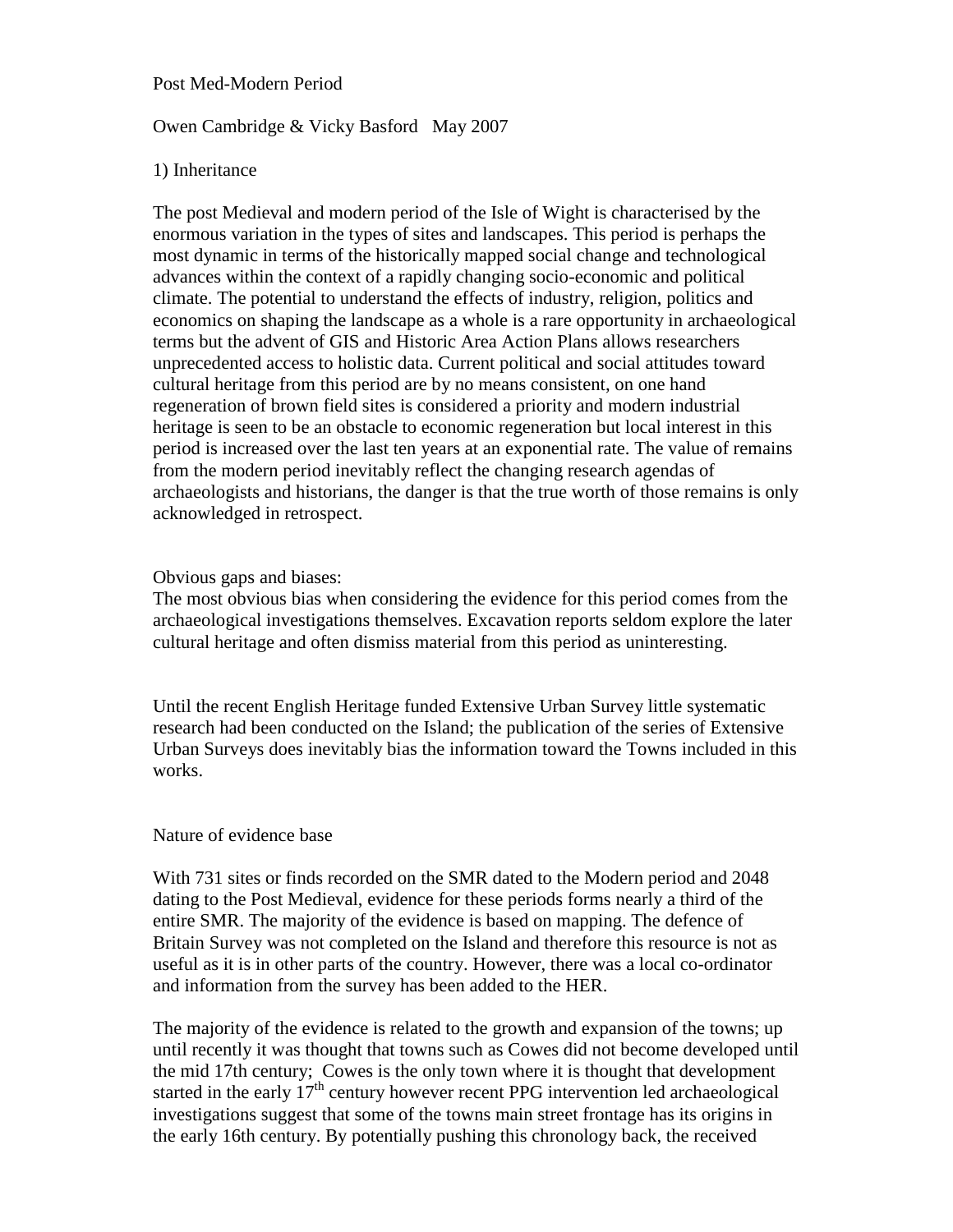interpretation of the origins, and perhaps the significance of Cowes may need to be reconsidered. This is also true of the buildings in western Newport, where buildings listed as being 19th century are found to have surviving elements of the early post medieval such as wooden frames with wattle and daub infill.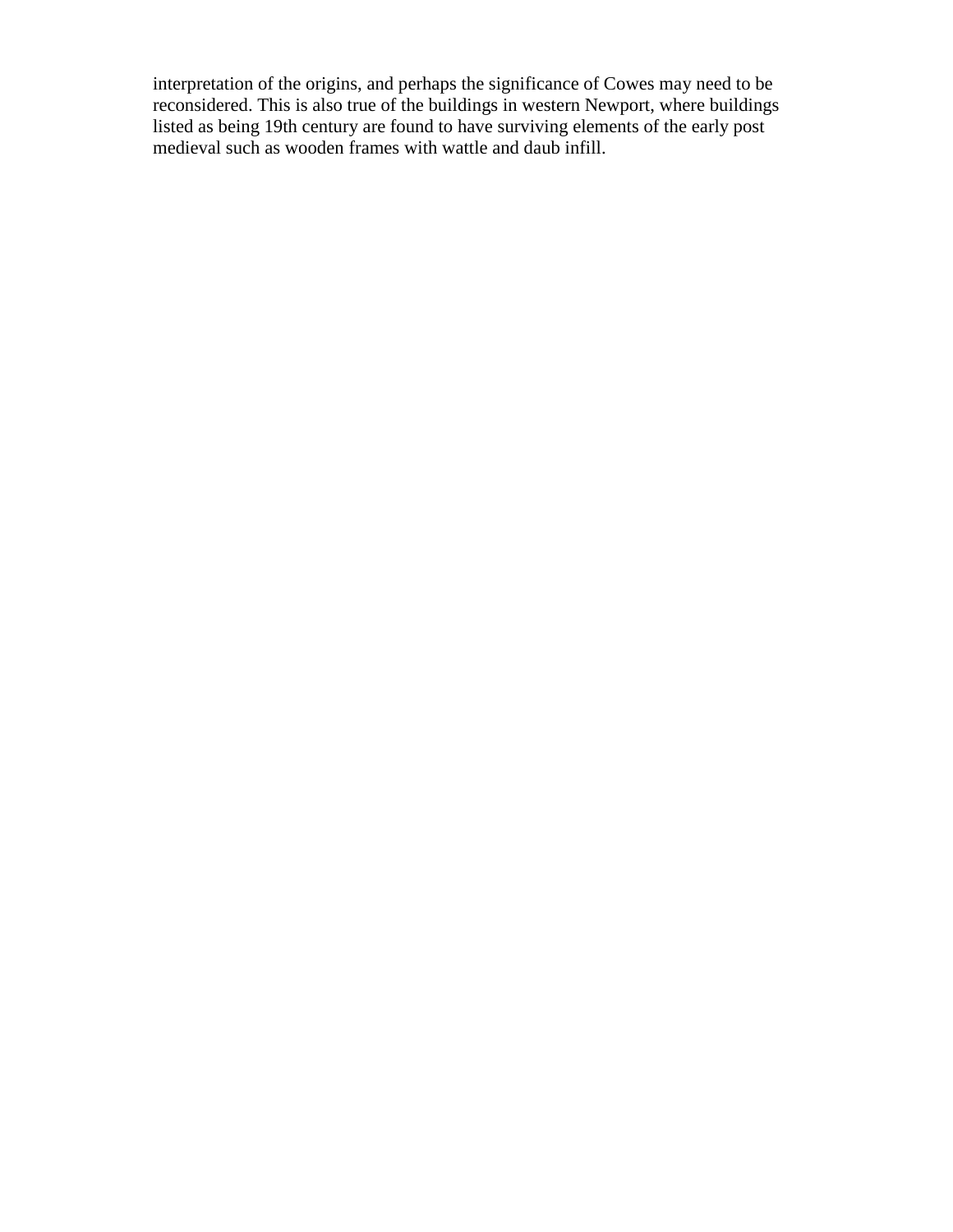The industrial heritage of the Island is seldom acknowledged, for example shipbuilding on the Island has been integral to its development but is largely overshadowed by the historic shipyards of Portsmouth and Southampton. The development of concrete industry on the Island at the West Medina Mills site also has implications for researchers across the UK with the early examples of concrete housing in East Cowes.

Perhaps the most important single structure on the Island in terms of surviving Industrial archaeology is the Cowes Hammerhead Crane which appears to be the earliest extant crane in the UK. This should be amended to read 'an early example of a hammerhead crane, the first British example having been built on the Clyde in 1909. The Cowes crane, built in 1911, is the only example by the firm of Babcox and Wilson and is one of the earliest still operating' (HER 3773). The crane was erected in 1912 (HER says 1911) and was originally

counterbalanced with a reservoir tank. The significance of this crane lies not only in its remarkable survival but also in the affection by which its held by the local community; the research potential of this structure is twofold first its significance as an artefact and secondly as a social structure and indicator of identity and of a sense of place. See *The Cowes Giant Cantilever Crane* at www.iwias.org.uk .

As the Isle of Wight was much visited from the late  $18<sup>th</sup>$  century two important sources of evidence are topographical accounts and illustrations such as engravings and watercolours. Both are listed in *Isle of Wight Local History: A Guide to Sources* by A G Parker 1975 (available at Isle of Wight Record Office). A more up-to-date although less detailed source is *A Checklist of Isle of Wight Books and Other Printed Material* by A Champion, contained on the webpage 'Champion: Isle of Wight Enthusiast' at www.iwhistory.org.uk . *The Garden Isle:Landscape Paintings of the Isle of Wight 1790-1920* by Robin McInnes (1990. Crossprint) lists all the paintings of this period.

## Chronology.

Chronology of the post medieval period is not an issue however the context and interconnections within that chronology still pose important questions. The effects of large scale military activity across the period needs to be assessed in relation to the rural economy and the corresponding rise in technology based industries. The chronology of change should also be a research priority in that it is important to map influences, possibly the speed of change in relation to known events could provide a useful window into prevailing attitudes and needs of the period.

## Landscape and land use

The incredible variation of the geological landscape of the Island has served to produce a disparate but intrinsically linked patchwork of landscapes within landscapes. The chalk downland is comparable with mainland economies with large estates controlling large tracts of land and the resultant communities serving those estates. I don't think that the chalk downland in particular can be correlated with large estates. In the  $17<sup>th</sup>$  and  $18<sup>th</sup>$  centuries, whilst it is true that there were some landowners controlling large tracts of land on the Island (not limited to chalk downland areas),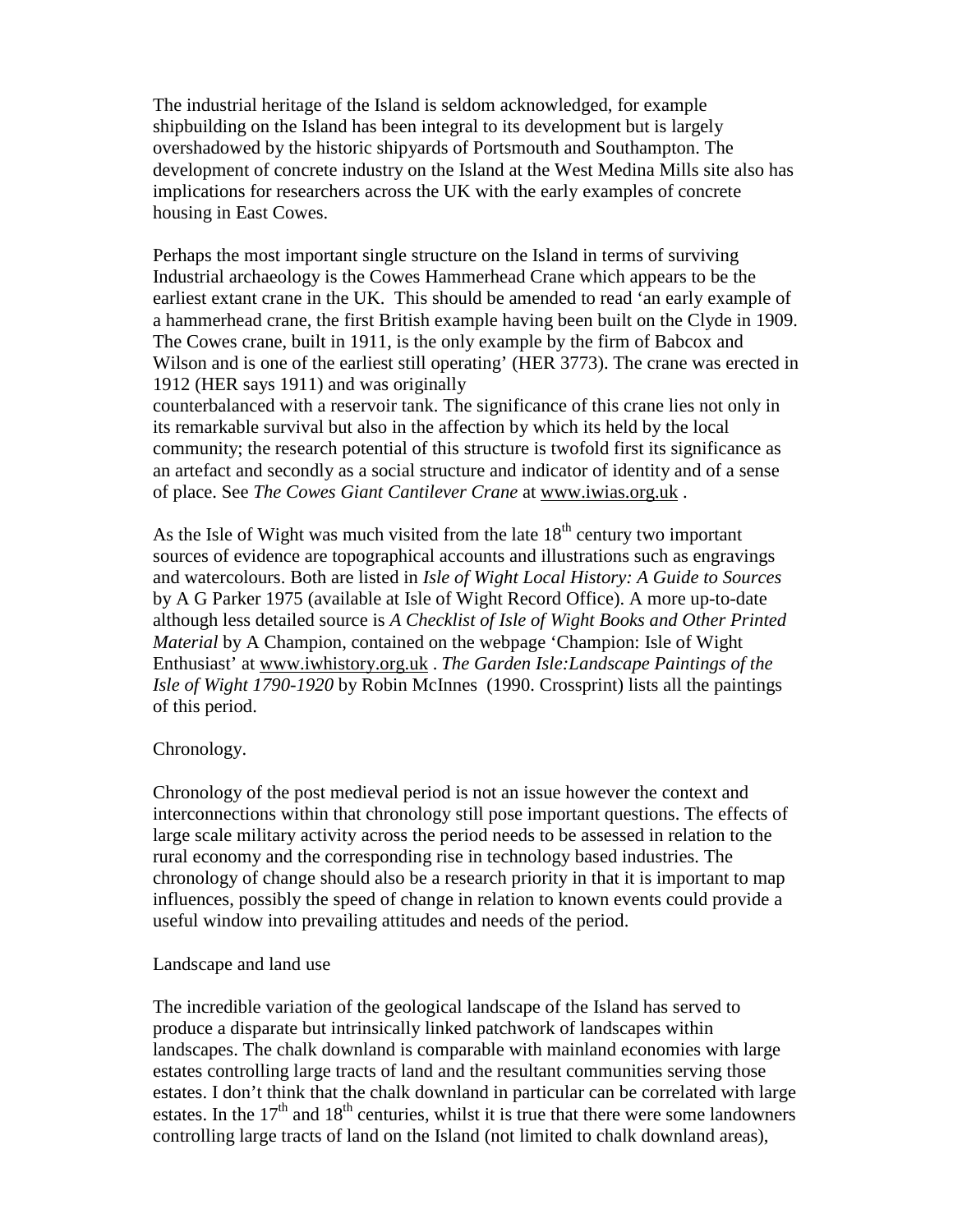these were mainly absentee landowners and the Isle of Wight was not dominated by 'closed' villages but by small farms. A good picture of a large estate with an absentee landowner in the  $17<sup>th</sup>$  Century is provided by the Swainston Survey. This is discussed in two articles by Johanna Jones: *A survey of the manors of Swainston and Brighstone, Isle of Wight, 1630* (PIWNHAS 11 1991 61-84) and *the 1630 survey of Swainston – farm buildings and farm lands* (PIWNHAS 19 2003 69-100). The first article provides a valuable analysis of buildings on the estate which can be compared with the extant historic buildings in the area today. In the  $19<sup>th</sup>$  century the influence of large landowners was probably much greater, for example on the Royal estate at Osborne, the Seely estate at Brook, the Ward estate at Northwood and the Northcourt estate at Shorwell. All except the Wards built considerable numbers of estate cottages but these only affected certain places on the Island and, overall, I should think that rural architecture is still dominated by  $17<sup>th</sup>$  and  $18<sup>th</sup>$  century vernacular buildings - and modern bungalows! The influence of landowners in relation to the development of landscapes and the built environment is an important topic for future research. For instance, open fields in Freshwater were still being enclosed piecemeal as individual strips in the 19<sup>th</sup> century. Was this because of the lack of an improving landowner in this area? A useful source for this topic is a set of unpublished WEA notes by Clifford Webster entitled *The Gentry's Role in the Development of the Isle of Wight'.* (These notes could be copied by the Arch Centre from VB's copy). The location and overall number of estate cottages is also something that needs recording. Whilst the estuarine and greensand have produced altogether more piecemeal development with diverse local industries. I'm not sure whether this is true – for instance the Seely, Northcourt and Appuldurcombe estates were all on the greensand. The agricultural landscape of the Island is immense in terms of percentage but can

also be understood as a model for the development across the country. The "model farms" of Prince Albert around the Osborne estate are remarkable documents of 19th century industry.

The model farms of Prince Albert around the Osborne estate are indeed remarkable and hitherto under-researched. There were other large-scale improving landlords such as George Young on the Ashey estate and also the architect John Nash on the Hamstead estate in the early  $19<sup>th</sup>$  century. However, I don't think that the Island's agricultural landscape as a whole was a model of forward-looking development. Mid nineteenth century statistics 'indicate a pattern of smallish farms averaging 64 acres, following a mixed farming system, with a strong dairying interest dictated by the twin factors of the presence of several urban populations and the need, as an island, for self-sufficiency in this respect' (see *Hampshire Agriculture in 1853-4'* J P Dodd 1978 Hants. F. C. Proceedings 35, 251). What is required is a characterisation project to look at the Island's farm buildings in relation to those in other parts of the Thames-Solent region. See *Farmsteads and Landscape: towards an integrated view* by Jeremy Lake and Bob Edwards (Landscapes 2006 1, 1-36) and *Historic Farmsteads Preliminary Character Statement: South East Region.* English Heritage and Countryside Agency 2006 at www.helm.org.uk/farmbuildings.

The development of agriculture in response to the Islands varying fortunes during this period would present an important treatise in itself; and research may discount the perceived insularity of the Island. There is a bibliography entitled *Agricultural History of the Isle of Wight* by R.H. Adams in PIWNHAS 5 1960, 219-223. The process of enclosure on the Isle of Wight during the post-medieval period is another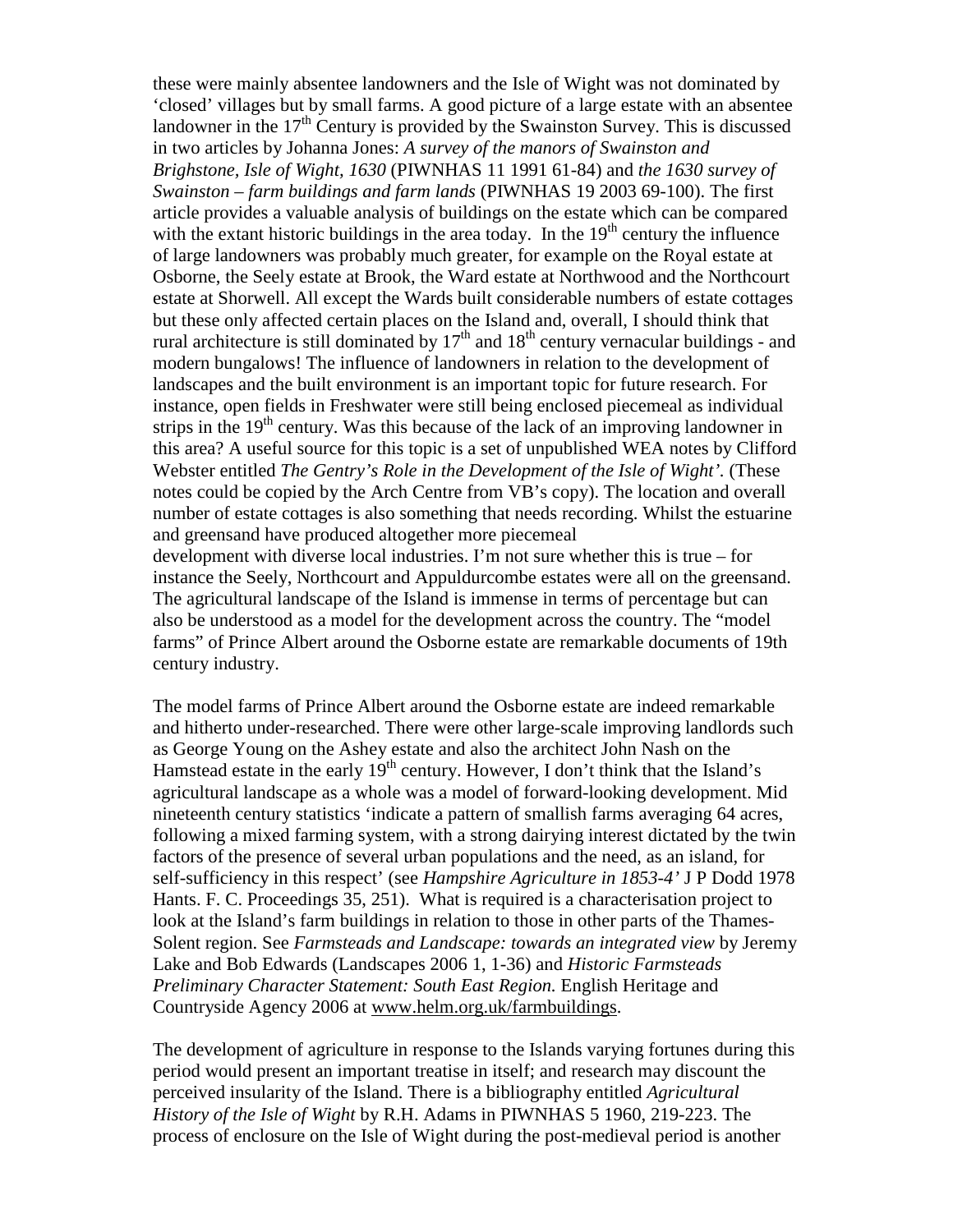topic that should be considered in relation to other counties. It is discussed in the *Isle of Wight Historic Landscape Characterisation for English Heritage and Isle of Wight Council.* V. Basford (forthcoming). The draft report is available for consultation at the Isle of Wight Archaeological Centre.

The shift from subsistence farming to commercial farming within this period would be an interesting topic to explore within the context of the Isle of Wight. In this respect the 1630 Swainston Survey, with its evidence of large sheep runs in the north of the Island, is of relevance. See J Jones in PIWNHAS 19 2003 69-100. Another interesting topic would be how far the growth of Newport and Cowes in the  $17<sup>th</sup>$  and  $18<sup>th</sup>$  centuries, and of the seaside towns in the  $19<sup>th</sup>$  century, affected production and farming patterns? Did insularity also have an important affect?

There is evidence of land reclamation from medieval times onwards at Bembridge Haven, with an ambitious scheme to drain the whole haven in the  $17<sup>th</sup>$  century. However, Bembridge Haven was not drained successfully until the 1880s. See *The History of Bembridge Isle* at www.iwhistory.org.uk. Reclamation at Newtown Marsh may have started in the  $17<sup>th</sup>$  century and had been successfully achieved by 1768. See *Historic Newtown* (EUS Survey) *Archaeological and historical survey of the Newtown Estate)* by C. Currie for the National Trust (2000).

Various surveys have been carried out of National Trust land on the Isle of Wight and copies are held at the County Archaeological Centre. Whilst much of this land is downland the surveys also cover certain areas of farmland. In each of these reports the post-medieval historic landscape is described and a gazetteer lists all earthworks and other sites within the area of survey. An unpublished report by the Isle of Wight Archaeological Service on *Newtown Rifle Ranges* (2002) lists post-medieval ridge and furrow in the Newtown area which is also covered by Currie's report. The HER also contains details of post-medieval ridge and furrow.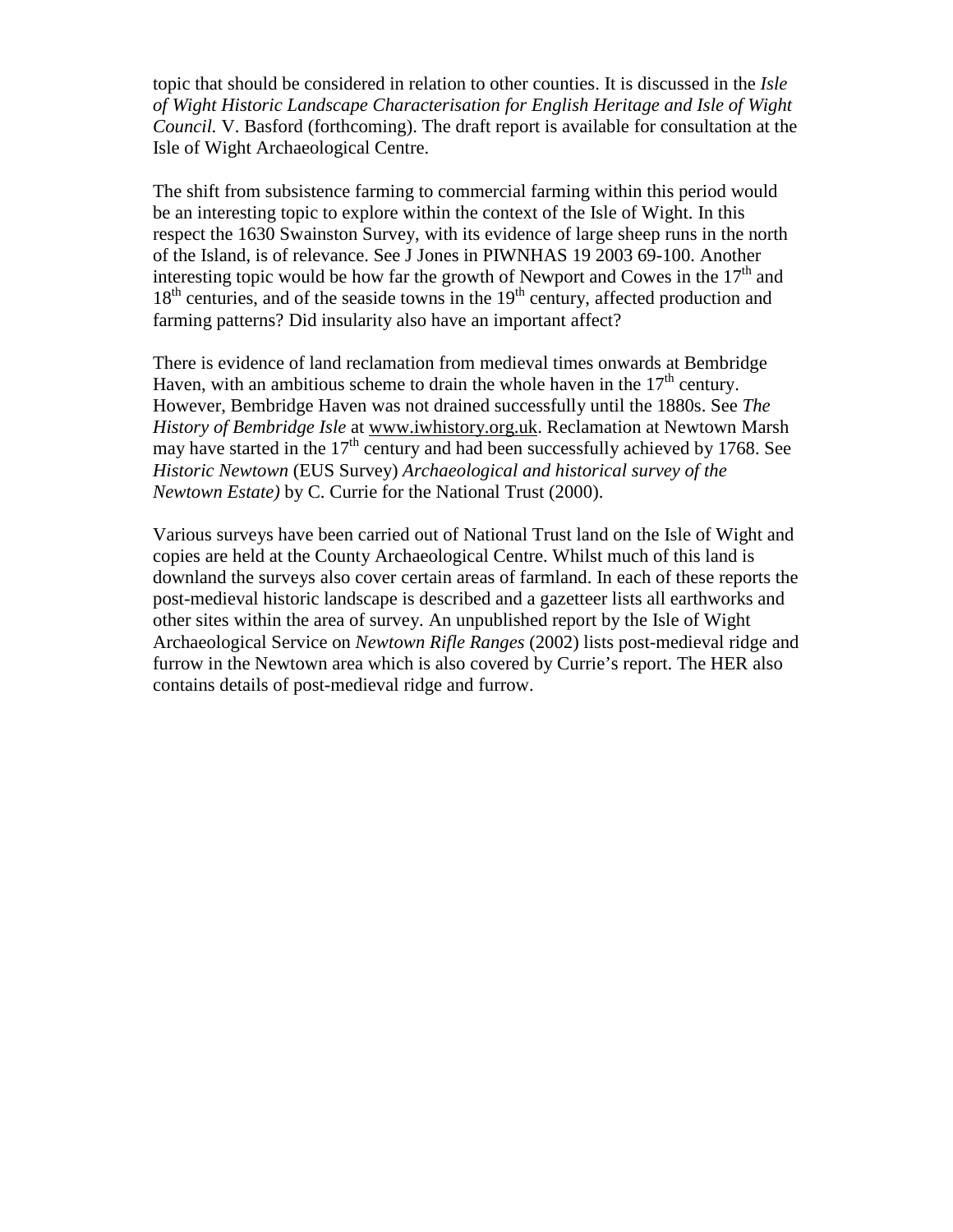## Social organisation

The social organisation of the Island is of course linked closely to the political and social economics of the period. Research into the effect of trade on the Island economy may produce anomalous results in comparison to the mainland simply because the effect of any economic gain or loss to the island would have significant effects which may be more readily recognised than comparable sites on the mainland.

An important source for both social organisation and land use on the Isle of Wight in the Royal Survey of 1559-1560. This was commissioned by Elizabeth 1's ministers and is an indication of the strategic importance that the Crown attached to the Isle of Wight at this date. A transcribed and word-processed copy of this survey is available at the Isle of Wight Record Office. There is considerable potential to link the information in this survey to evidence on the ground in the form of the Isle of Wight Historic Landscape Character Assessment.

The Isle of Wight was ahead of its time in building a workhouse at a very early date in the 1770s. The building of the workhouse is described in *The Isle of Wight, an Iluustrated History* by Jack and Johanna Jones, 1987 (Chapter 8) and the topic is dealt with in more detail in a Southampton University MPhil thesis by Johanna Jones. Today the House of Industry is still standing within the modern St Mary's Hospital complex.

Another extant hospital complex (scheduled for partial redevelopment) is the former County Lunatic Asylum at Whitecroft built in 1894-6. The Royal National Hospital for Diseases of the Chest was built in the mild climate of the Undercliff from 1868 but was demolished in 1969. (See *The Story of the Royal National Hospital Ventnor* by E F Laidlaw 1990 Crossprint, Newport).The site has been developed as the Ventnor Botanic Garden which is on the English Heritage Register of Parks and Gardens of Special Historic Interest. Hardly any remains of the hospital buildings survive but the broad structure of the grounds reflects their origins as hospital grounds which were used for therapeutic purposes with gardening being part of the curative regime.

Did insularity lead to a greater continuity among the population? How much population mobility was there before the  $20<sup>th</sup>$  century and how much did this change over time?

The built environment

*The Buildings of England: Isle of Wight* by D W Lloyd and N Pevsner, published by Yale University Press in 2006, is an important recent reassessment of the Island's built heritage.

The Island's built heritage comprises a valuable resource contributing to the Island's sense of place, landscape value and historic character. It forms an important part of our tourism offer. Despite its importance both to local residents and visitors, the rural built heritage in particular remains under threat. Recent social, economic and policy changes have raised issues such as dereliction, conversion and re-use. More information on the Island's built heritage is now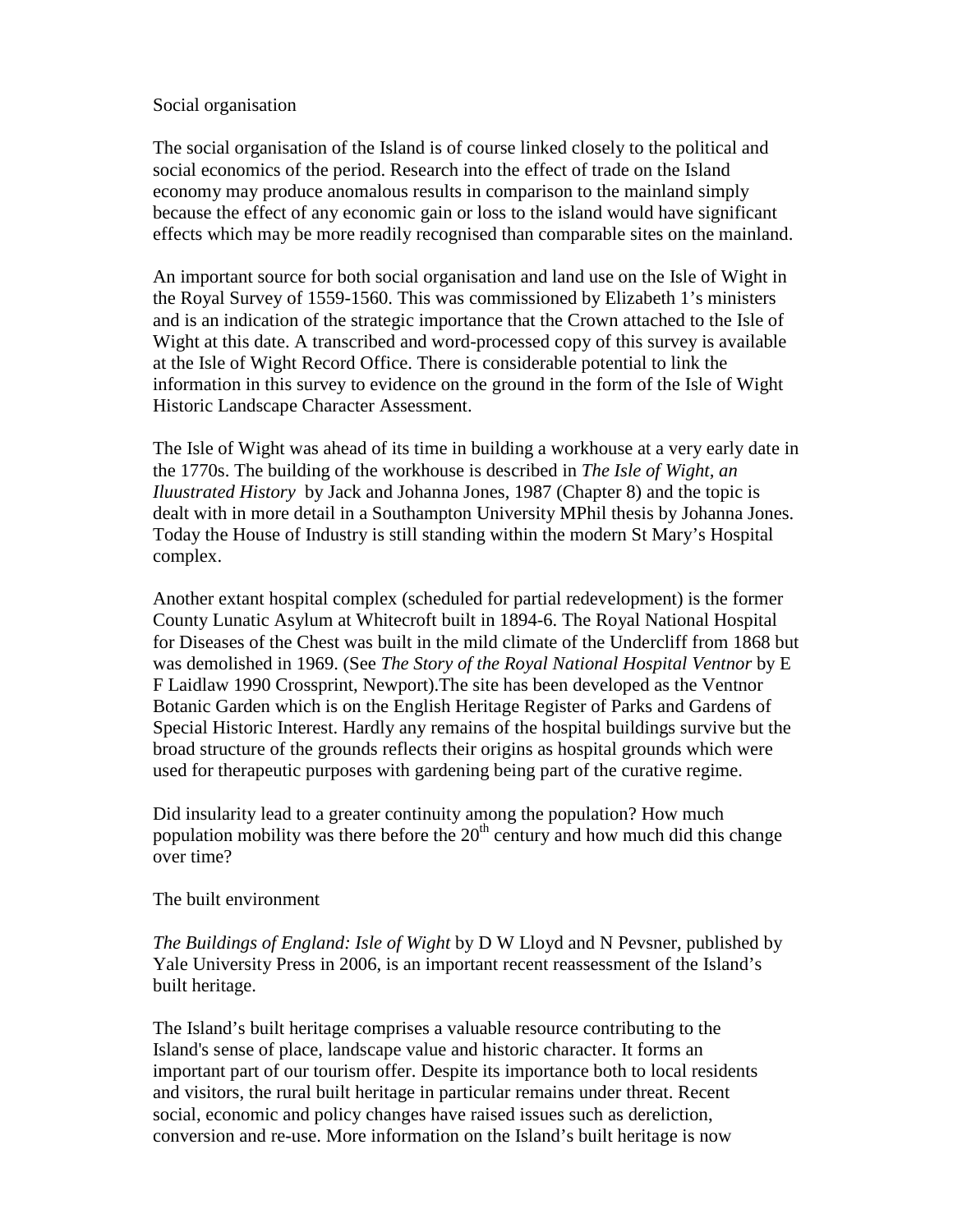needed so that curators, individuals and the community can respond effectively to these changes, raise awareness and appreciation of the historic built environment and promote sustainable management. An important resource is the Isle of Wight Buildings Record which is part of the HER. This contains a complete photographic record of all pre-1840 buildings on the Isle of Wight, prepared in the 1980s and including brief architectural details of each building

The built heritage of the Island is of course closely associated with its rural nature, history and landuse; yeoman's cottages and lobby-entry farmhouses predominate the buildings of the 16th and 17th centuries, which remained mostly unaltered into the 20th century. The vast majority of the surviving buildings are of stone and brick-there is very little timber framing surviving on the Island. A key reference is *Farmhouses and Cottages of the Isle of Wight* by Marion Brinton (Isle of Wight County Council 1987).

It has been suggested that the lack of timber-framed buildings relates to the social structure and the relative lack of wealth during the Medieval and Tudor period. It should be noted however that recently buildings listed as being 19th century have been found to have surviving elements of the early post medieval such as timber frames with wattle and daub infill. The should be addressed through further survey and research work. See, for example, information on a Newport property in *17th Century Low Income Housing* in 'Monthly News Items January – March 20006' at www.iwhistory.org.uk .

The local stone (mostly greensand, Wealden Group deposits and chalk, also Bembridge Limestone) was sourced and this gives villages particular identities based on their geology which remain identifiable today. Rubble walling was common with a particular coursing characteristic of the Island. The Victorians replicated the vernacular in villages such as Shanklin and Shorwell with a picturesque influence. There are of course

superior vernacular buildings – the Island has a wealth of interesting manor houses and these employed fine ashlar work and carved architectural detailing, as well as brick. However, all of the early manor houses (mainly of  $17<sup>th</sup>$  century date with a few dating from the  $16<sup>th</sup>$  century) are of stone apart from Merston Manor (see Lloyd and Pevsner 2007 for details).

The Island has few grand country houses with the exception of Appuldurcombe and Osborne. Appuldurcombe, now a ruin in the guardianship of English Heritage, is in the English Baroque style and dates from 1702-1712 with late  $18<sup>th</sup>$  century additions. It was surrounded by a landscape park which was laid out by Sir Richard Worsley from with advice from Capability Brown. The *Appuldurcombe Park Conservation Plan* (2005) was commissioned by English Heritage and DEFRA and prepared by the ACTA Consultancy. The plan incorporates a detailed study of the parks's development and sets out proposals for future restoration and management.

The Osborne estate was purchased by Queen Victoria and Prince Albert in 1845 and the house was rebuilt by Cubitt. Osborne Park has been subjected to detailed study in a report by John Phibbs for the DOE (1983) and more recently in a restoration and management plan prepared by English Heritage which has informed recent work within the park.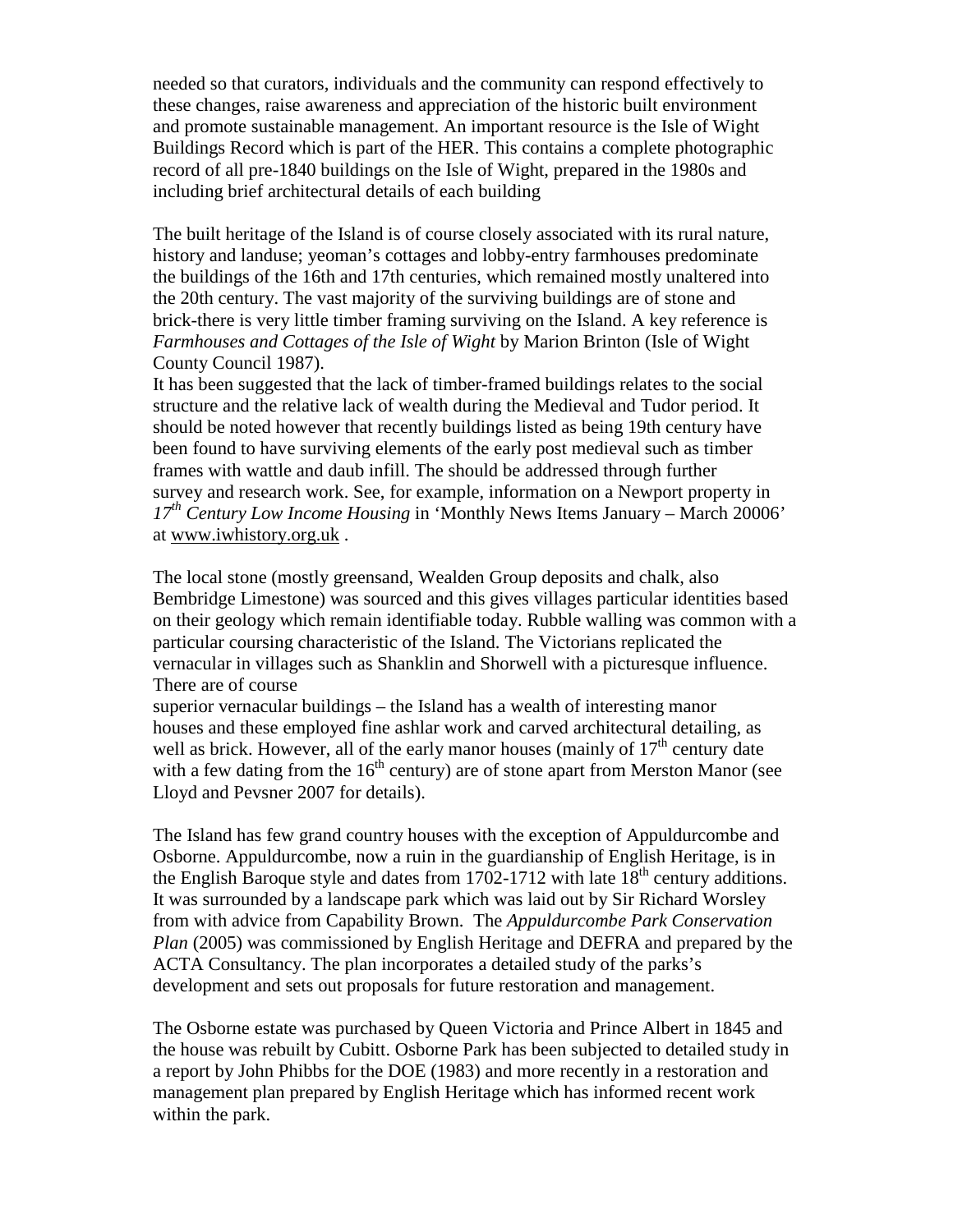Despite the lack of really grand country houses a variety of designed landscapes developed in the post-medieval period and modern period. These include a garden with early  $18<sup>th</sup>$  century formal features and also with later  $18<sup>th</sup>$  century Picturesque features at Northcourt and the landscape parks at Appuldurcombe, Nunwell, Swainston and Westover. Norris Castle was built by James Wyatt in the 1790s and Humpfry Repton was involved with the design of the grounds. The grounds at Osborne combine Italianate terraces with specimen tree plantings and more informal landscaped grounds beyond. In total, the Isle of Wight has eight parks and gardens of special historic interest listed on the English Heritage Register. A useful reference source is *Historic Parks and Gardens of the Isle of Wight* (1989) by Vicky Basford for the Isle of Wight County Council.

The grounds surrounding the Picturesque cottages ornés that were built on the Isle of Wight from the late  $18<sup>th</sup>$  century have largely disappeared although a few survive. However, a good number of the marine villas and cottages themselves have survived. In fact the Isle of Wight is a key area for the study of the Picturesque and is the subject of *The Marine Villa,* an article by Lindsay Boynton published in *The Georgian Villa* by Dana Arnold 1996 (Stroud, Sutton Publishing).

When first used bricks were made locally by itinerant brickmakers, although following the 18th and 19th century expansion of coastal towns, the Island brick industry became more permanent with brick kilns established on the edge of Ryde and Cowes amongst others. Two useful references are *The location of brickworks on the Isle of Wight* by Alison Gale, PIWNHAS 8 (1986) 37-44) and *Isle of Wight Brickmaking History* which can be found at www.iwhistory.org.uk.

In the coastal towns, the links to the mainland and increased influx to Queen Victoria's holiday island encouraged high quality and decorative terraced developments and other large superior housing (mostly decorated with stucco in Ryde and Ventnor) many of which demanded coastal views. East Cowes and Cowes developed as a shipbuilding town and port and has in parts an industrial nature with warehouses and saillofts and so on.

The extensive urban surveys of Isle of Wight towns carried out by English Heritage included an archaeological assessment document and archaeological strategy document for *Historic West Cowes*. Despite its name, the assessment document does cover the historical development of East Cowes as well as West Cowes but only maps the archaeological potential of West Cowes.

Evidence for the importance of cross-Atlantic trade to Cowes is contained in an article by Rob Martin entitled *Carolina, Cowes and the Rice Trade* which can be viewed at www.iwhistory.org.uk. The following account is an edited extract from that article.

*Beginning in the 17th century, Cowes had gained experience as an entrepot port for the re-exportation of tobacco. A number of London and Island merchants developed facilities in East Cowes for the accommodating of tobacco cargoes while they cleared customs. However, the scale of this business was exceeded by far by that of rice in the 18th century when Cowes became the main entrepot port for rice shipments between the British colony of Carolina and the rest of Europe as a result of the Navigation Acts. The main rice merchant, based at Cowes was George Mackenzie who owned*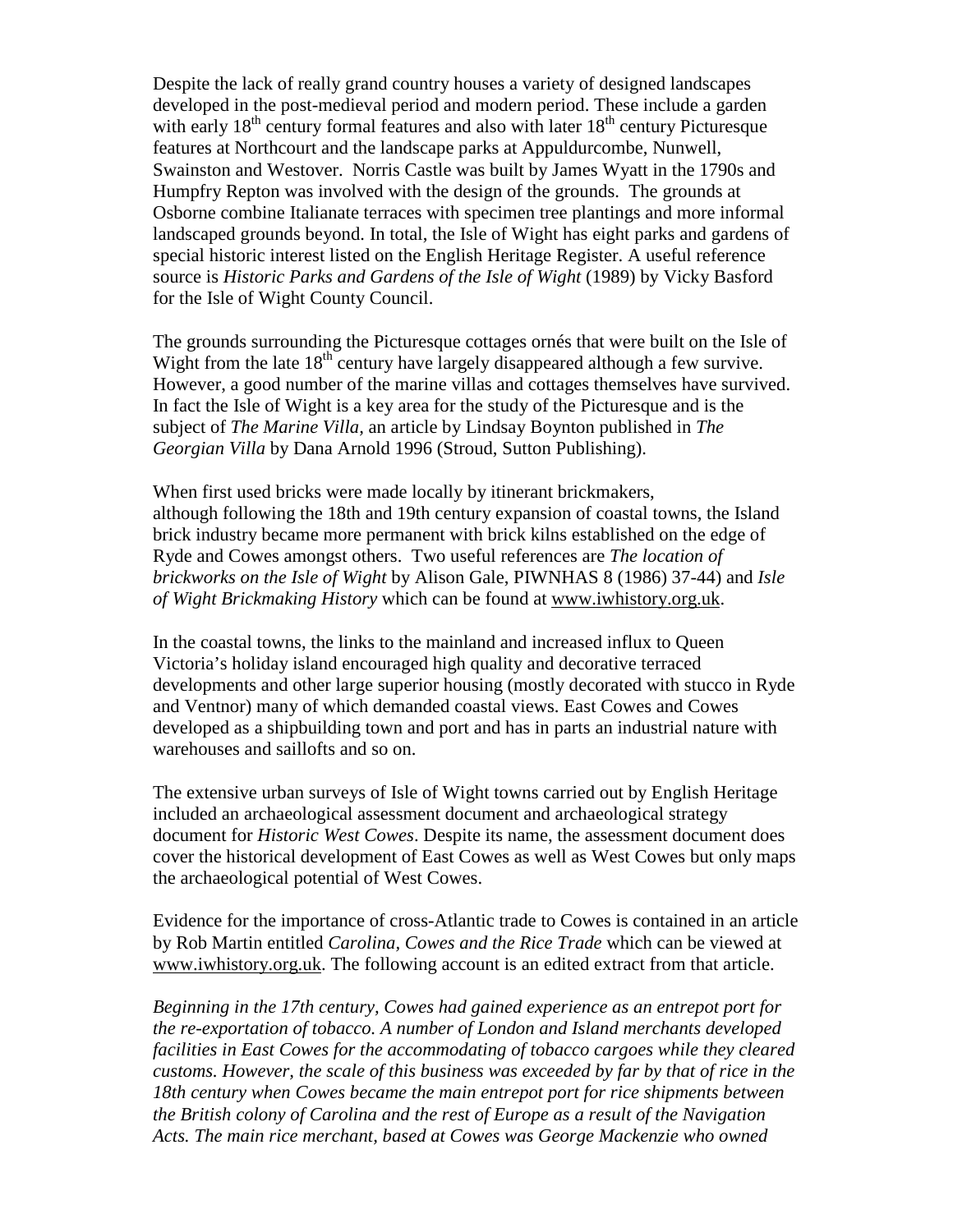*various warehouses and wharfs north of the customs house in East Cowes, running from Red Funnel ticket Office towards the Columbine shed. In 1767, Mackenzie owned six out of the nine warehouses that existed at East Cowes. In fact, by 1750, the houses belonging to the small village of East Cowes were dominated by the warehouses of various merchants along the High Street. Apart from employment for local people in the Customs service, there was also a demand for ship repair facilities. Ropemakers, sailmakers, blockmakers, blacksmiths and anchorsmiths were all to be found at Cowes during this period. Cowes also provided a convenient place to grave or careen the hulls of ships. Pilots based at Cowes also found themselves in demand by masters who were not familiar with the waters of the Solent and the Needles.*

Individual families were responsible for the early development of West Cowes and East Cowes; the Stephens family  $(17<sup>th</sup>$  century) and the Day family  $(18<sup>th</sup>$  century) in West Cowes and the Newland family in East Cowes (pers. Comm. Rob Martin). However, unlike the Player family who were responsible for the later development of Ryde, they were not landed gentry but merchants and traders.

Shipbuilding took place in East Cowes from the late  $17<sup>th</sup>$  century but there is no evidence of ship-building in West Cowes until the mid 18<sup>th</sup> century. By the late 18<sup>th</sup> century Cowes had become a fashionable watering place and yachting was important from the early 19th century (see *Historic Cowes* Extensive Urban Survey and Di Harding's unpublished notes in the IW Record Office). At www.iwhistory.org.uk there is an article on *The Royal Yacht Squadron* which includes general information on the history of yachting in Cowes.

Whilst West Cowes has retained its street plan and a good number of historic buildings, including some relating to maritime trade and industry, the historic core of East Cowes has been largely swept away by  $20<sup>th</sup>$  century developments. The planned regeneration of the town may lead to the removal of surviving industrial structures and archaeological deposits but will be subject to prior archaeological investigation. (Ruth – I'm not sure whether what I have said here is accurate but something should be said on this subject).

The historic landscape characterisation of the Isle of Wight covers both West Cowes and East Cowes but more detailed characterisation studies of the two towns should be a starting point of further study. A key topic for study should be the difference in the development of the two towns. The surviving archaeological and built evidence for shipbuilding and maritime trade needs to be listed and evaluated. West Cowes and East Cowes are important because they are the only places on the Isle of Wight where there was a concentration of heavy industry, closely and curiously juxtaposed with upper class residences and yachting facilities in the  $19<sup>th</sup>$  and  $20<sup>th</sup>$  centuries. Another priority is the publishing (possibly online) of documentary sources available for the early development of Cowes. These sources have been studied by Rob Martin (pers comm.) and by Di Harding (unpublished notes in the Isle of Wight Record Office).

Industrial housing of the  $19<sup>th</sup>$  and early  $20<sup>th</sup>$  century on the Isle of Wight is largely confined to Cowes and East Cowes. It has been mapped and characterised on a broad scale by HLC but requires more fine-grained characterisation and analysis.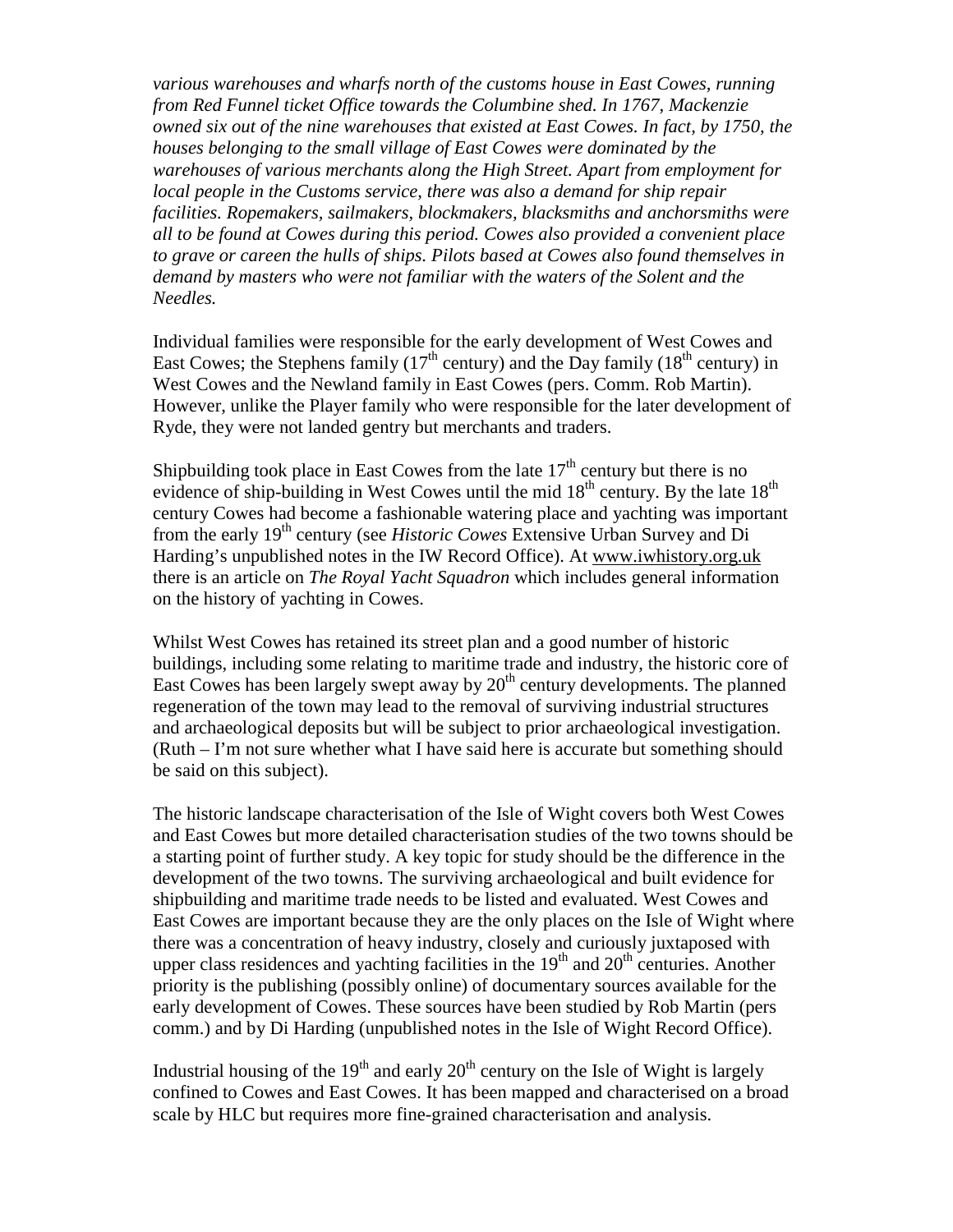Many 18th century and later properties are roofed with clay tiles. There was also general change in the Island towns towards brick and tile at this time. The predominant roofing material remained wheat straw in the rural areas, although it is not thought that original unaltered thatch survives on the Island. Reed appears to have been employed in the far west and east, presumably due to the accessibility of the marshes of the East and West Yar Rivers. In the rural areas, Queen Victoria's influence also permeated through and secured a better working class housing than was available in the towns.

Coastal structures such as lighthouses and coastguard buildings have been recorded in a Coastal Audit carried out by the Archaeological Service and are detailed in the HER.

## Towns

The majority of the evidence is related to the growth and expansion of the towns; up until recently it was thought that towns such as Cowes did not become developed until the mid 17th century; however recent PPG intervention led archaeological investigations suggest that some of the towns main street frontage has its origins in the early 16th century( MoLas forthcoming). By potentially pushing this chronology back, the received interpretation of the origins, and perhaps the significance of Cowes may need to be reconsidered. Documentary evidence for both West and East Cowes suggests that the early development of both places as trading ports dates from the  $17<sup>th</sup>$  century despite a  $14<sup>th</sup>$  century reference to a port at Shamblers, near the mouth of the River Medina and the construction of forts at West and East Cowes by Henry VIII (*Historic Cowes* pp 2-3). However, documentary sources do mention the existence of a few houses in about 1600 and the MoLas investigation could have found evidence for one of these houses. The MoLas report is not yet available and will merit careful evaluation when it is received by the HER but relates to only one site where work was carried out under salvage conditions, so further field evidence is required.

Newport was, of course, a planned medieval borough but did not really thrive until the 17th century. A detailed account of the town is contained in *The Isle of Wight 1558- 1642*, an unpublished University of Southampton PhD thesis by J.D. Jones (1978) available at the Isle of Wight Record Office. Attempts were made to supply the town with piped water in 1618, 1623 and 1709, none of them long-lived. A portion of the 17th century water pipe was excavated in 1980. This has been published as *the excavation of the first piped-water System at Newport, I.W. and its associated urban palynolgy* by D. Tomalin and R. Scaife in PIWNHAS 8, 1988. Most of the surviving historic buildings appear to be of  $18<sup>th</sup>$  or  $19<sup>th</sup>$  century date but, as noted above, may conceal earlier work.

#### During the post

medieval period there appears to be a steady development of key areas of the Island including Cowes, Ryde and Shanklin. This reflects the changing status of the industrial areas and of the sudden growth of the tourism industry in the mid/late 19th century. The development of Ryde followed a different pattern from that of Cowes or of the seaside resorts. Although one of only three ports of entry to the Island recognised by Edward III in the  $14<sup>th</sup>$  century, along with Shamblers and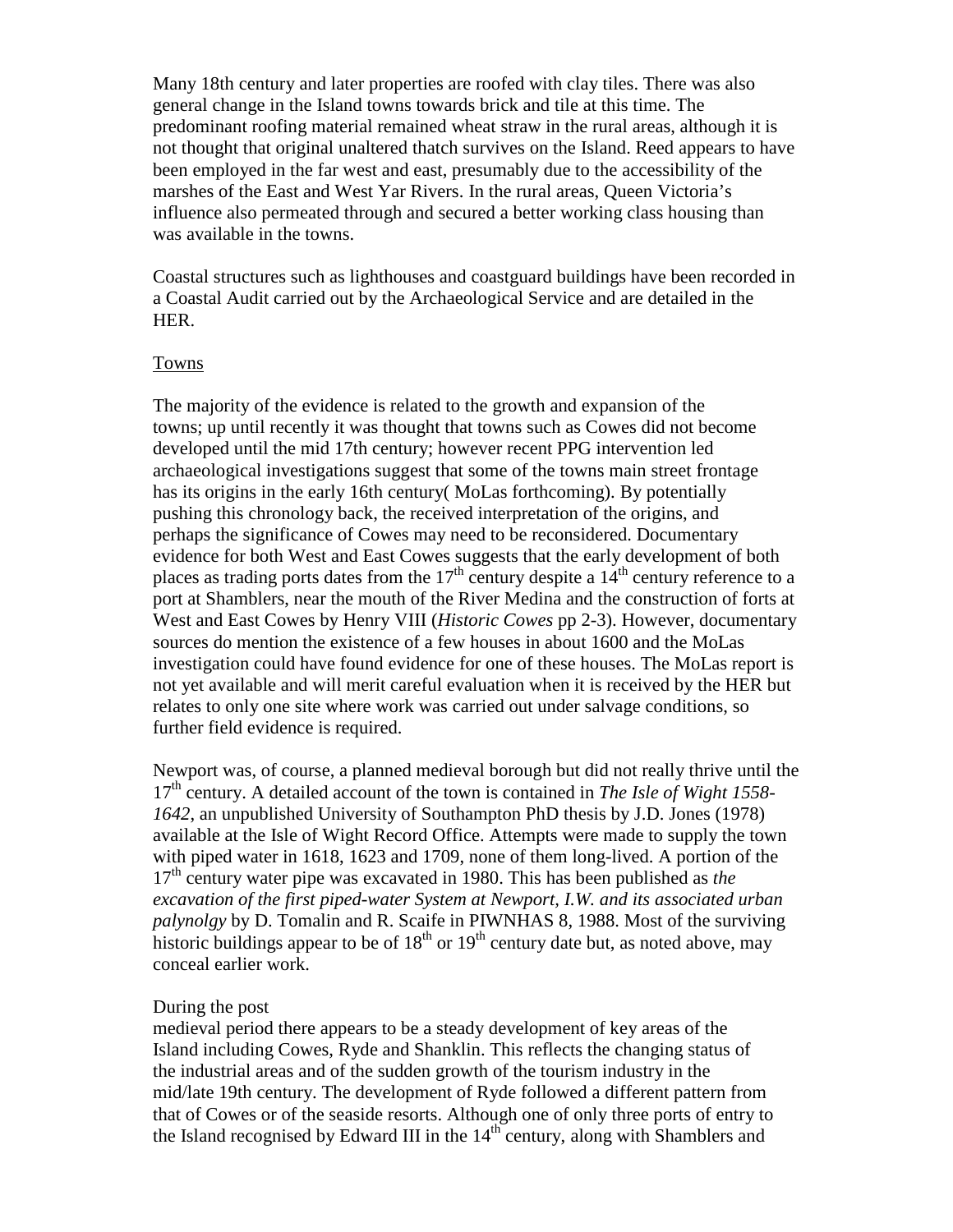Yarmouth, (Victoria County History 5, 1912, 197) the settlement near the beach was only a fishing village. In fact until the beginning of the  $19<sup>th</sup>$  century Ryde was divided into the two small settlements of Lower Ryde and Upper Ryde. The Lord of the Manor, Thomas Player, started to develop the village of Upper Ryde and in 1719 built a chapel which was Ryde's first place of worship although the town still came under the parish of Newchurch. By the mid  $18<sup>th</sup>$  century Ryde was being recommended as a resort for the bathing season and bathing houses were introduced to the west of the village to accommodate visitors. From 1780 William Player was granting leases in which land was reserved for new roads between the two settlements of Upper and Lower Ryde. However, it was his widow Jane who actually granted leases for building along the new roads from 1810 onwards, seemingly responding to a demand for more houses as by 1805 Ryde was 'attracting genteel company … crammed into accommodation'. Ryde's attraction at this time may have been a combination of its existing popularity as a bathing resort and of the Island's general popularity as a destination for wealthy travellers who were denied their customary continental visits during the Napoleonic Wars. An added attraction may have been Ryde's situation, looking across Spithead to Portsmouth, making it a suitable place of residence for Naval officers waiting for a ship and for their families. In 1814 the pier opened, allowing visitors to step from the ferries to the shore without getting wet feet. From this time onwards the town developed rapidly with many elegant villas being built.

A full *Character Assessment of Ryde* was prepared for Ryde Development Trust and the Isle of Wight Council by D. Whitehurst and J. Murray-Smith in 2003 and this examines the buildings within the town's various character areas in some detail. The town contains good quality architecture of the Regency-Victorian period.

The Island's seaside resorts appear to lack a full study although there may be unpublished academic theses on the subject. Engravings are a useful resource for the study of the Island's coastal resorts in the first half of the  $19<sup>th</sup>$  century, for instance the various editions of *Vectis Scenery* by George Brannon. Both Cowes and Ryde were frequented as bathing resorts in the late  $18<sup>th</sup>$  century and by this date the Island had become a fashionable destination for wealthy visitors in search of the Picturesque. Some of these visitors built summer residences in the cottage orné style in the late 18<sup>th</sup> and early 19<sup>th</sup> centuries At Shanklin a few Picturesque buildings developed close to the manor and church in the early  $19<sup>th</sup>$  century and Shanklin Chine was a visitor attraction from 1819 but development was slow until the 1850s, with 76 houses existing in 1851. (See *The Story of Victorian Shanklin* by A G Parker 1977.) Despite the existence of the small linear settlement of Sandham slightly inland, Sandown did not start to develop as a resort until the mid  $19<sup>th</sup>$  century but then grew very rapidly. Ventnor was an example of the largely unplanned and unregulated growth of a resort within the unstable Undercliff, starting in around 1830 after its health-giving properties had been praised. The development of the Island's  $19<sup>th</sup>$  century towns can be traced on the 25 inch Ordnance Survey maps of 1866, 1898 and 1908. There are also brief descriptions within the database attached to the Isle of Wight HLC mapping.

### Crafts, Trades and Industries

The industrial heritage of the Island is seldom acknowledged, for example shipbuilding on the Island has been integral to its development but is largely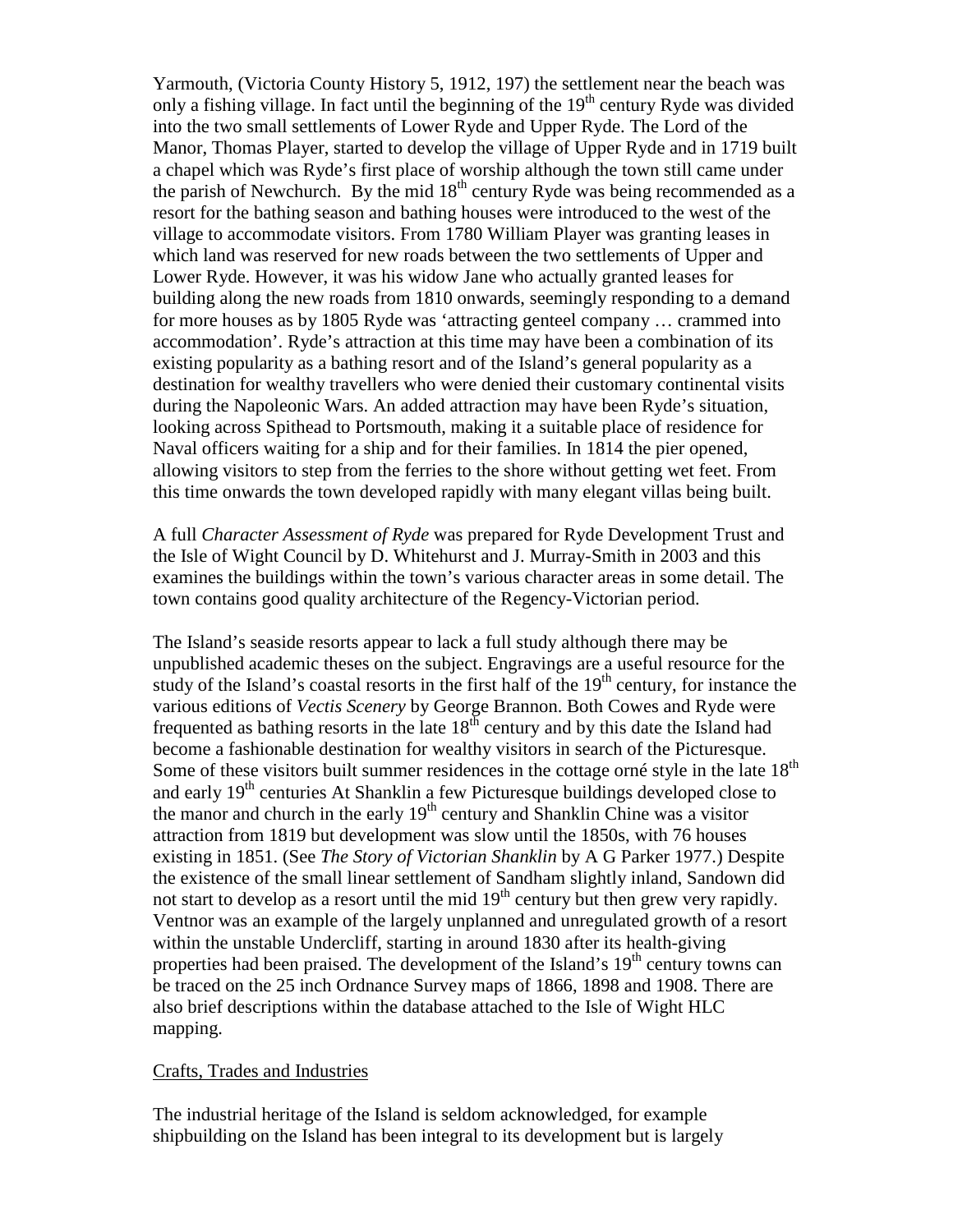overshadowed by the historic shipyards of Portsmouth and Southampton. The Isle of Wight Industrial Archaeology Society researches local industrial sites and publishes the results on its website www.iwias.org.uk .

In the absence of any comprehensive published work on early shipbuilding in Cowes a useful source is a set of notes accompanying a talk given by Di Harding to the Isle of Wight Industrial Archaeology Society in 1998 (copy deposited in HER). An important source of information for shipbuilding at Fishbourne on the NE coast is Tomalin, D J, Loader, R D and Scaife R G *Coastal archaeology in a dynamic environment: a Solent case study* (forthcoming report on major English Heritage funded intertidal project).  $19<sup>th</sup>$  and  $20<sup>th</sup>$  century shipbuilding and aircraft manufacture at Cowes was dominated by the firms of J S White and Saunders Roe. The history of White's in the  $19<sup>th</sup>$  and  $20<sup>th</sup>$  centuries is covered in *Whites of Cowes* by D L Williams 1993 (Silver Link Publishing Ltd). The firm of Saunders-Roe was involved in the development of sea planes both before and after the Second World War and in the development of the Black Knight and Black Arrow Rockets from 1955. Remains of the rocket test site survive at the Needles. In the 1960s Saunders-Roe became the British Hovercraft Corporation and was responsible for the development of early hovercrafts. The history of Saunders Roe is covered in the books *From Sea to Air – The Heritage of Sam Saunders* (A E Tagg and R L Wheeler 1989 Crossprint, Newport) and *From River to Sea – The Marine Heritage of Sam Saunders* (1993 Cross Publishing, Newport). The remains of structures associated with ship building and aircraft manufacture may require further detailed investigation.

The development of concrete industry on the Island at the West Medina Mills site also has implications for researchers across the UK with the early examples of concrete housing in East Cowes. For West Medina Mills site see HER. For concrete housing see *The Earliest Example of Concrete Housing* at www.iwias.org.uk .

Perhaps the most important single structure on the Island in terms of surviving Industrial archaeology is the Cowes Hammerhead Crane which appears to be the earliest extant crane in the UK (see comments above). The crane was erected in 1912 and was originally counterbalanced with a reservoir tank. The significance of this crane lies not only in its remarkable survival but also in the affection by which its held by the local community; the research potential of this structure is twofold first its significance as an artefact and secondly as a social structure and indicator of identity and of a sense of place.

Salterns had existed on the tidal inlets of the northern coast since the time of Domesday Book. Post-medieval salterns are shown on 18<sup>th</sup> century charts of the Solent, the unpublished six inch 1793 OS drawings of the Isle of Wight, the  $1<sup>st</sup>$ Edition one inch OS map (1810) and other early historic maps. Sites included Hamstead, Shalfleet, Newtown and Seaview. A feeding pond and the remains of the salt pans survive at Newtown. See *The Vectis Report: A Survey of Isle of Wight Archaeology* 1980, maps 18 and 19, also *Historic Newtown* (EUS Report for English Heritage). There are also salt workers' cottages at Seaview.

Tanning and leather working in 16<sup>th</sup> and 17<sup>th</sup> century Newport. Reference: *The Isle of Wight 1558-1642*, unpublished University of Southampton PhD thesis by J.D. Jones (1978)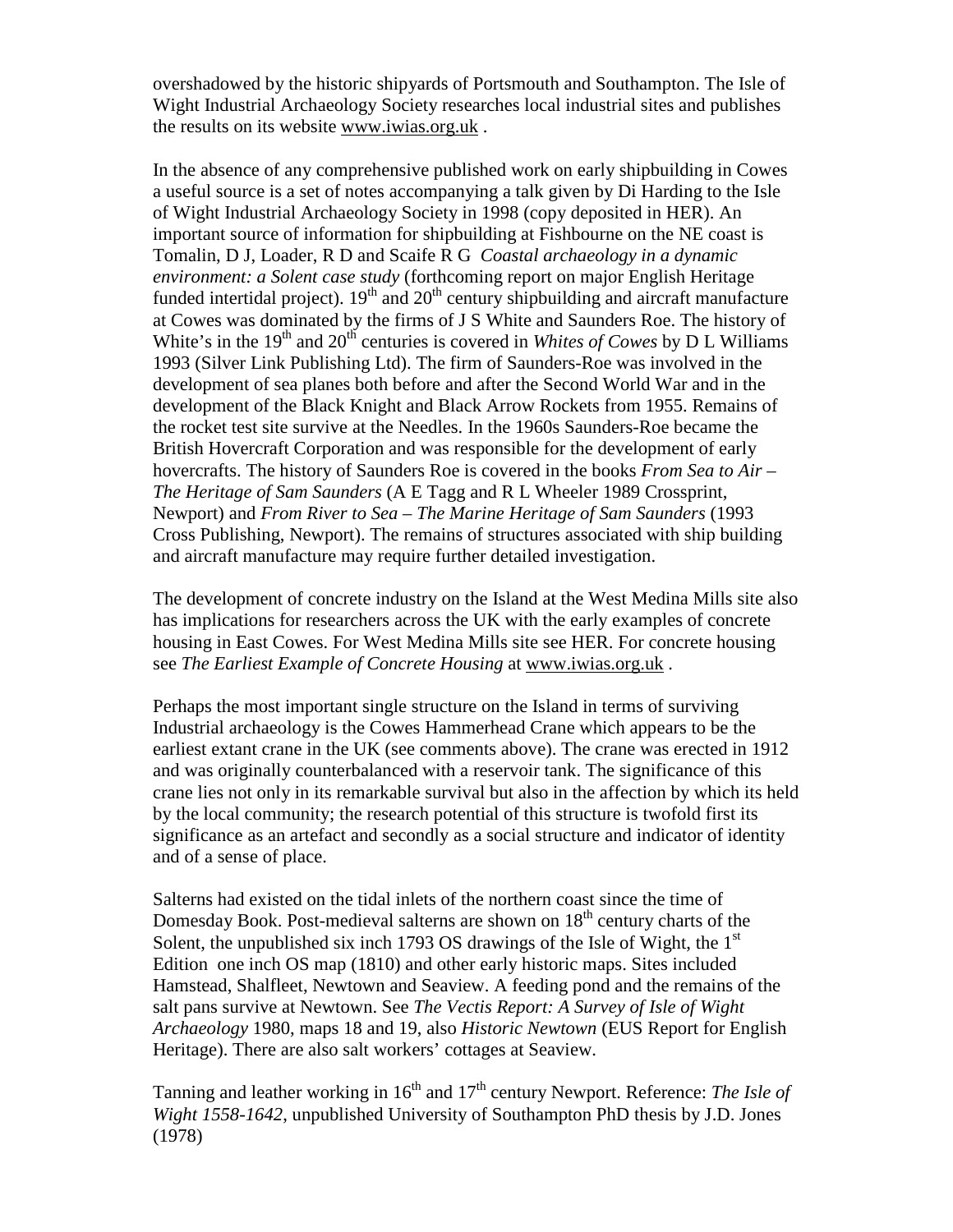The use of alum for various industrial processes: See *The Alum in Alum Bay* and *Cowes 17th Century Glassworks* (in Monthly News Items January – March 2007) at www.iwhistory.org.uk .

Watermills and Tide Mills: Major, J K (1970) *The Mills of the Isle of Wight.* London. Skilton. Sites of mills are recorded in HER.

19<sup>th</sup> century Isle of Wight Lace Factory, Broadlands House Newport. Described in *The Isle of Wight, an Illustrated History* by Jack and Johanna Jones, 1987 (116).

The extent to which fishing was a significant part of the Island's post-medieval economy appears to be unexplored (?). It may have been a relatively peripheral and supplementary activity. Fishermen's cottages on the beach at Luccombe were fairly temporary features in the landscape, destroyed by coastal erosion in the early  $20<sup>th</sup>$ century. However, the buildings of a late  $19<sup>th</sup>$  century and early  $20<sup>th</sup>$  century beachside fishing hamlet survive at Steephill Cove.

Development of holiday camps in the early  $20<sup>th</sup>$  century and surviving remains e.g. Brighstone Holiday Camp.

Industrial sites are listed in Insole, A and Parker A G ed (1979) *Industrial Archaeology in the Isle of Wight.* Isle of Wight County Council.

## Warfare, defences and military installations.

The strategic position of the Island has influenced its development to a great extent. The modern period is no exception with numerous tactical additions and expansions of existing sites. Defensive installations of the 16th -20th centuries have made a considerable impact on the county landscape. The remains of anti glider trenches criss-cross the prehistoric earthworks of Tennyson Down, whilst coastal batteries remain largely intact and overlooked by development. These monuments to the defence of Britain are perhaps the most emotive class of modern structure to the current generations, as no specialist knowledge is required to engage with them on at least a personal level. Erosion and dereliction are the greatest threat to these resources and the vulnerability of these structures is often assumed to be minimal given their purpose, however, the majority of military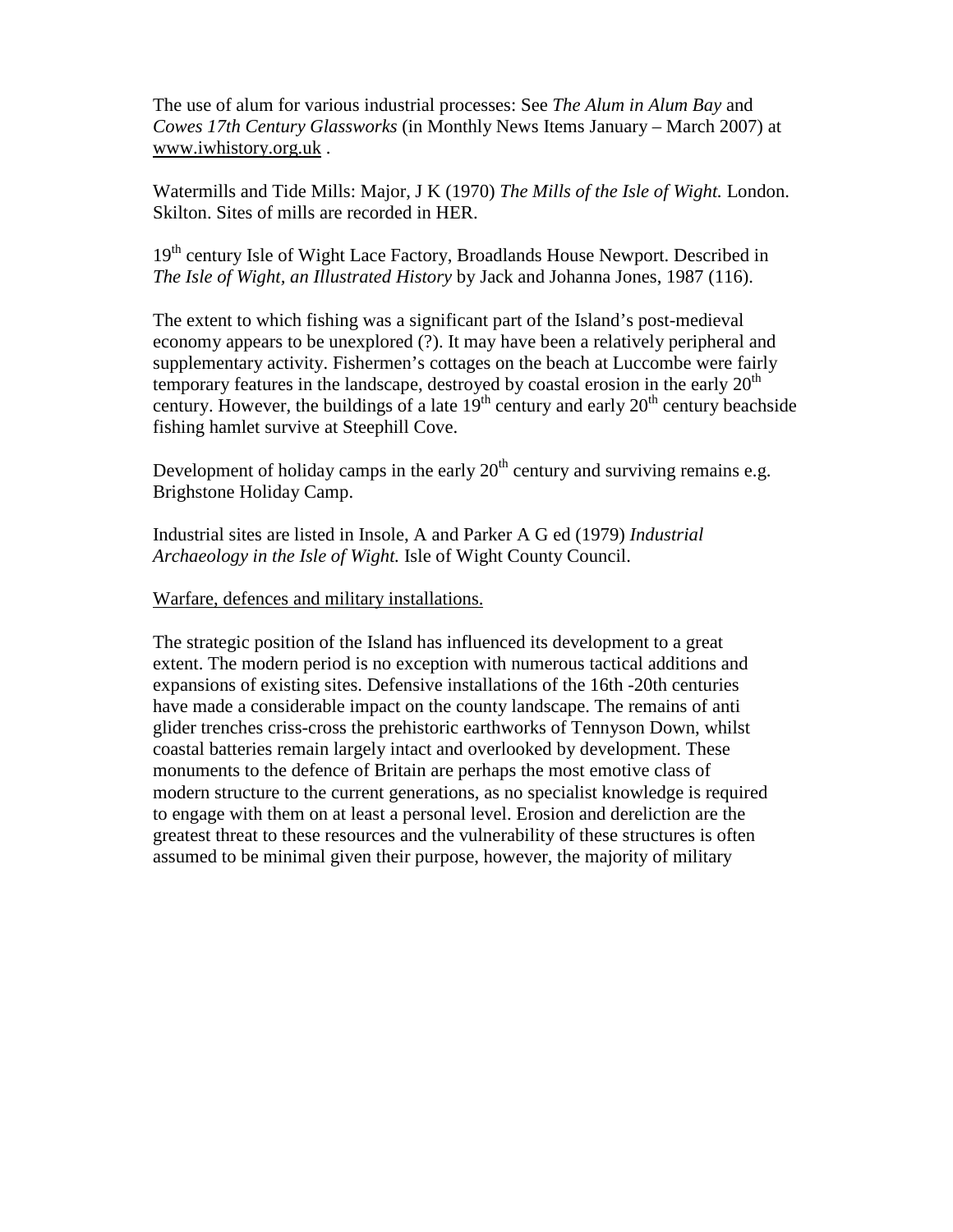remains from the second world war were not designed for longevity and they are now reaching the end of their ability to remain unsupported for future generations. Some have been incorporated within holiday camps and structures demolished. Other structures have been demolished in an attempt to beautify the Island's coastline. This will probably not happen in the future as the value of these sites is now better understood and they are well documented in the HER.

Important military structures are of three periods  $-16<sup>th</sup>/17<sup>th</sup>$  century, 19<sup>th</sup> century and  $20<sup>th</sup>$  century.

 $16<sup>th</sup>/17<sup>th</sup>$  century. Henrican fort of Yarmouth Castle survives as does remains of Cowes Castle, incorporated in Royal Yacht Squadron Buildings (see HER for references). Henrican forts at East Cowes and Sandown do not survive.

 Carisbrooke Castle was surrounded by large defensive artillery defences designed by Frederigo Gianibelli between 1597 and 1602. Young, C J 2000 *Excavations at Carisbrooke Castle Isle of Wight 1921-1996* Wessex Archaeology, Salisbury.

 Napoleonic barracks etc have not survived although Albany Prison was built on the site of a barracks of this date.

 Various forts around the coast date mainly from the 1860s, with a few of 1850s date. The 1860s forts are often referred to as 'Palmerton's follies' and were built in response to the threat of the French iron-clad ships. These forts are documented in *Fortifications of Portsmouth and the Solent: a Review of Pre-20th Century Coastal Defence Sites and Associated Remains* (English Heritage Report by Andrew Saunders 1998. London). A military road was also constructed along the SW coast. This survives as a modern motor road although it has been reconstructed in places (and in one or two places the original course survives as an earthwork feature.

 $20<sup>th</sup>$  century fortifications were also built around the coast in connection with both world wars and are documented in the HER. Other military sites of this period are the Ventnor Radar Station, PLUTO (see *PLUTO: Pipe-Line under the Ocean* by A Searle 1995 Crossprint, Newport) and anti-glider trenches on Tennyson Down (all documented in HER).

## Ritual and Religion

Loss and conversion of  $19<sup>th</sup>$  century non-conformist chapels is a problem.

 Significant Victorian churches at Whippingham (Design of rebuilt church influenced by Prince Albert), Newport and Ryde.

Early  $20<sup>th</sup>$  century Benedictine Abbey at Quarr, close to site of medieval Cistercian abbey ruins. Architect was Dom Paul Bellot – abbey church was built to his design during 1911-12 and domestic buildings by 1914, using Belgian bricks.